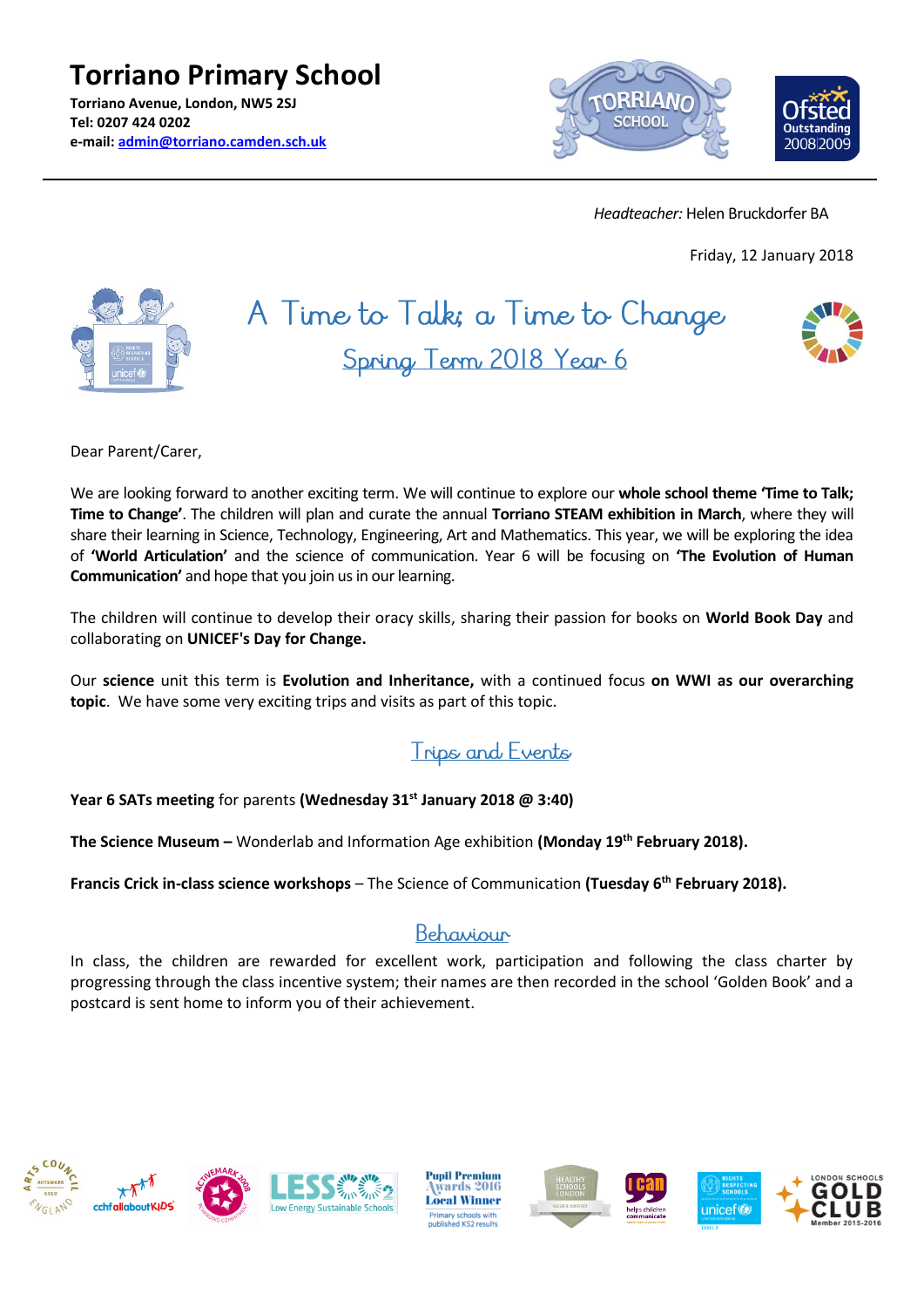# Attendance and Punctuality



We will continue to focus on improving attendance and punctuality. Our morning lessons will start **promptly at 9.00 a.m.** Please ensure that your child is on school at time. If they arrive after their class has entered the school with their teacher, please sign the late book at reception so that their arrival is noted.

| Homework                                                                                                                                               | A piece of Maths, Science or English homework will be sent home each week.        |
|--------------------------------------------------------------------------------------------------------------------------------------------------------|-----------------------------------------------------------------------------------|
|                                                                                                                                                        | On occasion the children may get a science or a topic related project to          |
|                                                                                                                                                        | complete over the holidays. All homework is sent home on a Wednesday. And         |
|                                                                                                                                                        | due on a Monday. Please support/oversee the completion of homework.               |
| Handwriting                                                                                                                                            | A quick and fluid handwriting style is essential for all children. We are         |
|                                                                                                                                                        | focusing on joining patterns this term and practise handwriting daily in class.   |
| Letter-join                                                                                                                                            | Please encourage your child to write neatly at home and to use the correct        |
|                                                                                                                                                        | letter formation.                                                                 |
|                                                                                                                                                        | A helpful website to support you with this can be found at                        |
|                                                                                                                                                        | http://www.letterjoin.co.uk/ - children were given a log in but if you are        |
|                                                                                                                                                        | unable to find this, please just ask.                                             |
| <b>Torriano Spelling Bee</b>                                                                                                                           | Each week we run our spelling Bee in class. Please check your child's work        |
|                                                                                                                                                        | and support them with their spellings.                                            |
|                                                                                                                                                        | The spelling sound, rule or pattern will be taught in class. Your child will then |
|                                                                                                                                                        | be given a list of words to learn.                                                |
|                                                                                                                                                        | -Your child will be tested weekly on any words that follow that sound, rule or    |
|                                                                                                                                                        | pattern; the aim is for the children to apply their understanding of the          |
|                                                                                                                                                        | spelling conventions.                                                             |
|                                                                                                                                                        | There will be suggested activities for your child to do to demonstrate that       |
|                                                                                                                                                        | they have been learning their spellings.                                          |
| PACT reading                                                                                                                                           | To be completed every week night i.e. Monday - Friday                             |
|                                                                                                                                                        | Reading daily at home with an adult is crucial to helping your child make         |
|                                                                                                                                                        | progress. Every child should read at home for at least 10mins a day. They         |
|                                                                                                                                                        | should then complete their reading record every day with a simple comment         |
|                                                                                                                                                        | such as 'I enjoyed this book because' 'I predict that'. We encourage you to       |
|                                                                                                                                                        | read with your children at least once a week and use this opportunity to          |
|                                                                                                                                                        | discuss their reading using the Torriano Detective Agency question prompts.       |
| <b>Times Tables</b>                                                                                                                                    | These should be practised every week. The focus tables for year 3 are 3, 4        |
| M, O.T Certificate                                                                                                                                     | and 8 (Children should already know their 2, 5 and 10 times tables from year      |
| M.O.T rumbe<br>569973799092017x0<br>Holder's name<br>suer's Name<br>Add'em<br>ssier's signatur<br><b>And</b><br>xpiry date<br>riano Primary Schoo<br>Å | 2). It is vital that you support your child with practising their times tables at |
|                                                                                                                                                        | home as this aids their mathematical fluency in class. We have times table        |
|                                                                                                                                                        | resources available for your use at home if you need them. Some year groups       |
|                                                                                                                                                        | use the John Kane songs in class, which could also benefit your child at home.    |
|                                                                                                                                                        |                                                                                   |

**Homework** is sent home on **Wednesday** and must be brought back to class on **Monday** morning. Reading records and a reading book must be brought in to class **every day**. Only homework, reading books and reading records should be kept in a PACT folder as these are kept and used every day in class; please send their PE kits in a separate bag. Letters will also be sent home in the PACT folder so please check your child's bag every day.







**Pupil Premium** wards 2016 **Local Winner** Primary schools with<br>published KS2 results